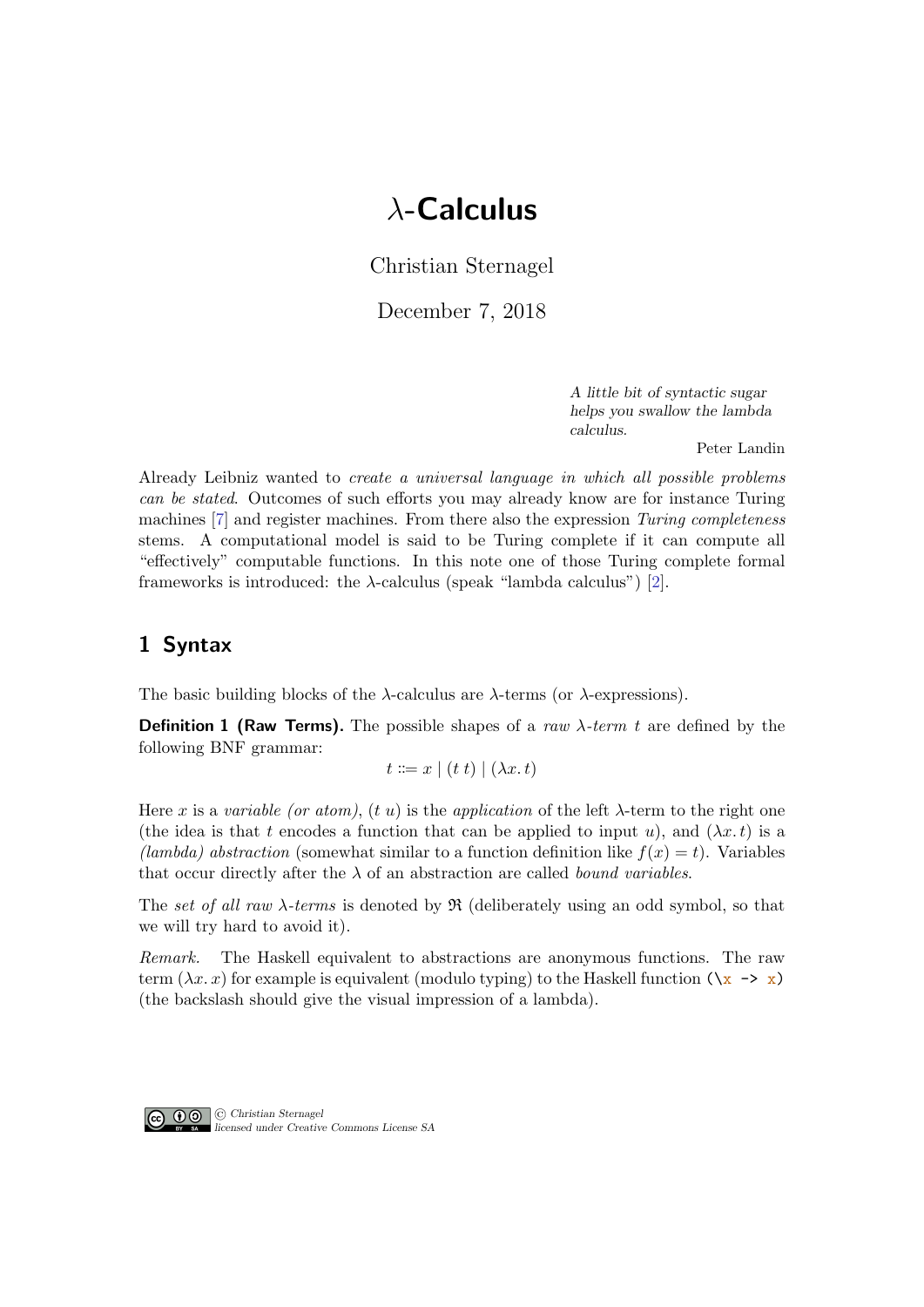**Example 1.** Some examples of raw  $\lambda$ -terms are:

$$
x
$$
  

$$
(\lambda x. x)
$$
  

$$
(\lambda x. (\lambda y. (x y)))
$$
  

$$
(((\lambda x. x) (\lambda x. x)) (\lambda x. x))
$$

In order to save parentheses the conventions that (1) outermost parentheses are dropped, (2) application binds tighter than abstraction, and (3) application associates to the left, are used. Then the above can be written as

$$
x
$$
  

$$
\lambda x. x
$$
  

$$
\lambda x. (\lambda y. x y)
$$
  

$$
(\lambda x. x) (\lambda x. x) (\lambda x. x)
$$

Furthermore, nested abstractions associate to the right and in order to save  $\lambda$ s, variables are grouped together, for example, the rather longish term

$$
(\lambda x. (\lambda y. (\lambda z. ((x y) z))))
$$

is compressed to

 $λxyz. x y z$ 

using the above conventions. (The same conventions apply also to Haskell, where for example  $\langle x \ y \ z \ \rightarrow \ x \ y \ z$  is the short form of  $(\langle x \ \rightarrow (\langle z \ \rightarrow ((x \ y) \ z)) \rangle)$ .

## 1.1  $\alpha$ -Equivalence

As in programming, the names of parameters are not supposed to change the meaning of a function. For example, id  $x = x$  is the same function as id  $y = y$ . To make this irrelevance of "names" more formal the notion of  $\alpha$ -equivalence is introduced.

But before we can do so, we need to be able to talk about renaming of variables and the set of free variables of a term.

**Definition 2 (Renaming Variables).** Variables are renamed by applying permutations  $\pi$ (between variables) to terms as follows:<sup>[1](#page-1-0)</sup>

$$
\pi \cdot x = \pi(x)
$$

$$
\pi \cdot (t \ u) = (\pi \cdot t) (\pi \cdot u)
$$

$$
\pi \cdot (\lambda x \cdot t) = \lambda \pi(x) \cdot (\pi \cdot t)
$$

<span id="page-1-0"></span><sup>&</sup>lt;sup>1</sup>A permutation is a bijective function  $\pi$  such that  $\pi(x) \neq x$  for only finitely many variables x; it can be equivalently expressed by a finite composition of swappings.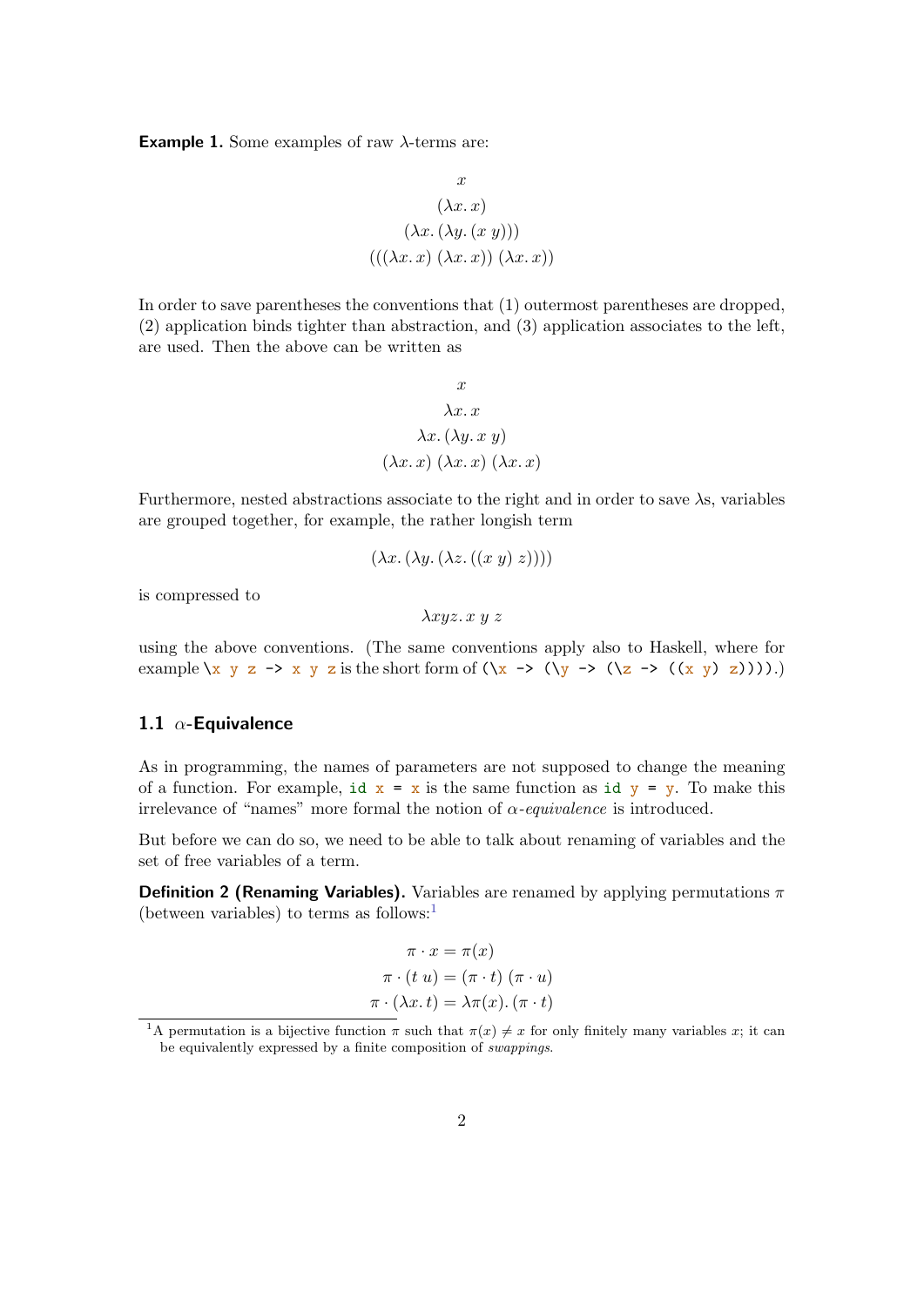Thus, the permutation  $\pi$  is applied to every variable occurrence throughout a given term.

**Example 2.** Consider the permutation  $(x \rightleftharpoons y)$ , replacing xs by ys and vice versa. Then

$$
(x \Rightarrow y) \cdot (\lambda xy. x (\lambda zx. z x)) = \lambda yx. y (\lambda zy. z y)
$$

**Definition 3 (Free Variables).** The set of free variables  $\mathcal{F}(t)$  of a (raw)  $\lambda$ -term t consists of all variables that occur outside the scope of a lambda abstraction:

$$
\mathcal{F}(x) = \{x\}
$$

$$
\mathcal{F}(t|u) = \mathcal{F}(t) \cup \mathcal{F}(u)
$$

$$
\mathcal{F}(\lambda x. t) = \mathcal{F}(t) \setminus \{x\}
$$

(Raw) terms without free variables (that is,  $\mathcal{F}(t) = \emptyset$ ) are called *closed*.

**Definition 4 (Freshness Constraints).** We say that a set of variables X is fresh for a given syntactic object o—written X  $\sharp$  o—if none of the variables in X occurs in the "free variables" of  $o$ . For terms the "free variables" are given by  $\mathcal F$  and for permutations by their domain (that is, the set of variables that are modified by the permutation).

The curious reader might be interested in the following formal definition of  $\alpha$ -equivalence  $(\equiv_{\alpha})$ . If you prefer an informal account, you may skip to the subsequent remark.

**Definition 5 (** $\alpha$ **-Equivalence).** The notion of  $\alpha$ -equivalence is introduced simultaneously with an auxiliary notion of equivalence between variable-term pairs with respect to a given permutation  $(\equiv_{\pi})$ . The pair  $(x, t)$  is  $\pi$ -equivalent to the pair  $(y, u)$ —written  $(x, t) \equiv_{\pi} (y, u)$ —if and only if all of the following conditions are satisfied

$$
\mathcal{F}(t)\setminus\{x\}=\mathcal{F}(u)\setminus\{y\}\qquad \mathcal{F}(t)\setminus\{x\}\ \sharp\ \pi\qquad \pi\cdot t\equiv_\alpha u\qquad \pi(x)=y
$$

At the same time  $\alpha$ -equivalence is defined inductively as follows

$$
\frac{t \equiv_{\alpha} t' \quad u \equiv_{\alpha} u'}{t \quad u \equiv_{\alpha} t' \quad u'} \qquad \frac{(x, t) \equiv_{\pi} (y, u) \text{ for some } \pi}{\lambda x. t \equiv_{\alpha} \lambda y. u}
$$

Remark. While the above is a formally correct definition of  $\alpha$ -equivalence, it might be instructive to just remember that two raw terms are  $\alpha$ -equivalent if one is obtained from the other by consistently renaming its bound variables (which might require to apply several renaming permutations in a row).

As the name suggests,  $\alpha$ -equivalence is an equivalence relation on raw terms. Thus, we are finally in a position to obtain  $\lambda$ -terms (notice the lack of the prefix "raw").

**Definition 6 (λ-Terms).** The set of  $\lambda$ -terms  $\Lambda$  is obtained by taking the quotient of the set of raw terms with respect to  $\alpha$ -equivalence. Formally:  $\Lambda = \Re \overline{\Xi}_{\alpha}$ .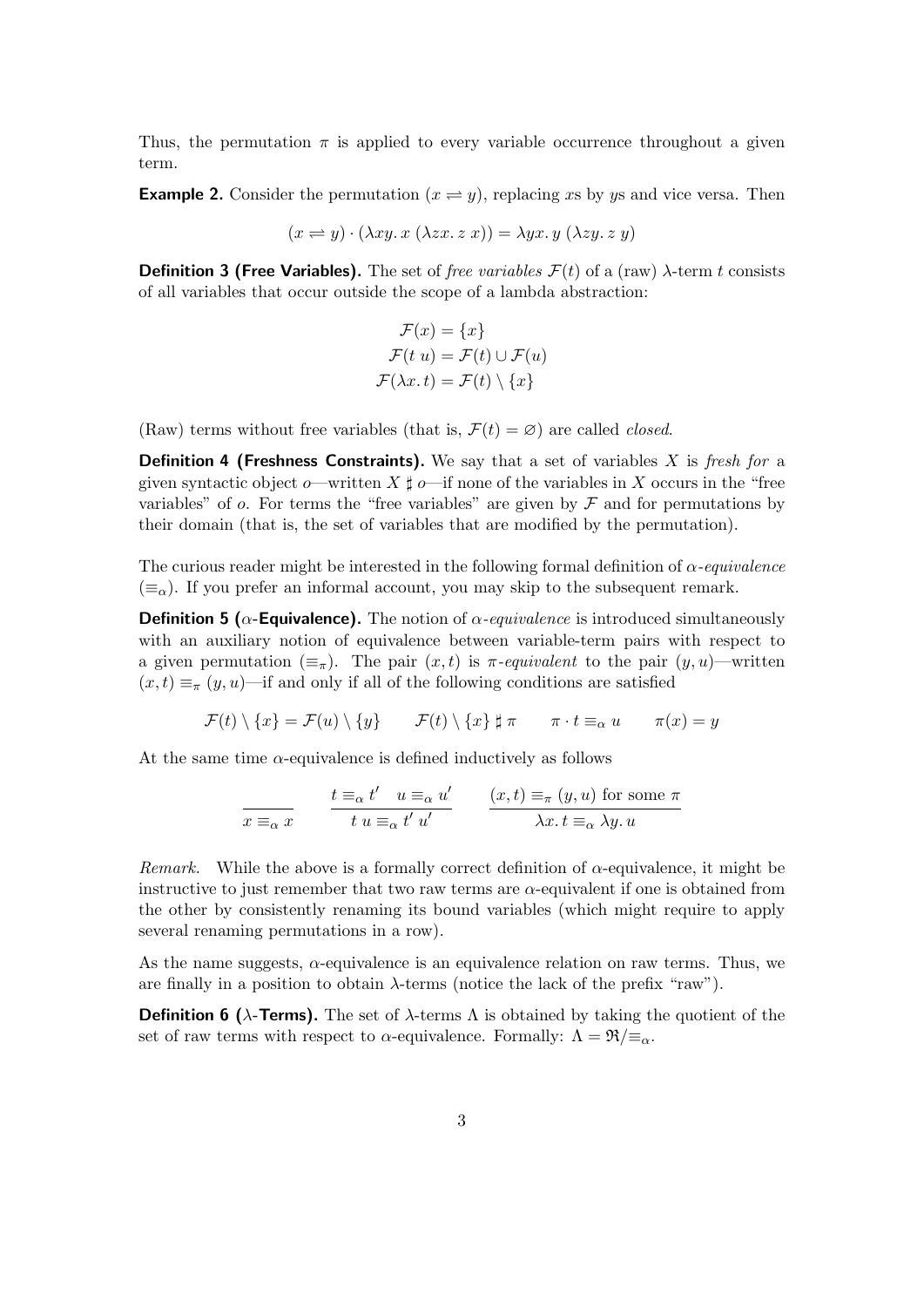Mathematically, a single term is represented by a whole set of raw terms: its  $\alpha$ -equivalence class. Thus, for example, when writing  $\lambda xy. y$ ; we really mean

$$
\{\ldots,\lambda xy.y,\ldots,\lambda yx.x,\ldots,\lambda ab.b,\ldots\}
$$

With this definition of  $\lambda$ -terms as a quotient,  $\alpha$ -equivalent terms are in fact equal (because their  $\alpha$ -equivalence classes coincide)!

## 2 Evaluation of Lambda Expressions

Until now you know how the syntax of the  $\lambda$ -calculus looks like, but it only starts to get interesting after knowing how to do computations using such syntactic constructs. The surprising fact is that the  $\lambda$ -calculus does only need a single rule to receive its full computational power. Before this rule (called the "β-rule," for historical reasons) can be given, we need to talk about *substitutions* though.

#### 2.1 Substitutions

A substitution is a mapping from a variable to a  $\lambda$ -term. We use the notation  $[x := t]$ to denote the substitution replacing the variable  $x$  by the term  $t$ .

**Definition 7 (Substitution Application).** The application of a substitution  $[x := s]$  to a  $\lambda$ -term t (written as  $t[x := s]$ ) is defined by

$$
x[x := s] = s
$$
  
\n
$$
y[x := s] = y
$$
  
\n
$$
(t u)[x := s] = (t[x := s]) (u[x := s])
$$
  
\n
$$
(\lambda y. t)[x := s] = \lambda y. (t[x := s])
$$
  
\nif  $y \sharp (x, s)$ 

Note that the variable  $y$  in the last case is assumed to be *fresh for*  $x$  and  $s$ , that is, it is different from all the free variables of s and also unequal to x. Thus, bound variables are not substituted.

As an indication for why the freshness condition in the last case is required, note what would happen if it was allowed to apply a substitution  $[x := s]$  directly to a term  $t = \lambda y$ . u with  $y \in \mathcal{F}(s)$ . This would for example yield  $(\lambda x, y)[y := x] = \lambda x$ . x and  $(\lambda z. y)[y := x] = \lambda z. x.$  While the  $\alpha$ -equivalent raw  $\lambda$ -terms  $\lambda x. y$  and  $\lambda z. y$  provide the same results for the same inputs (and actually represent one and the same  $\lambda$ -term), the two (non- $\alpha$ -equivalent) raw  $\lambda$ -terms  $\lambda x. x$  (resulting from a wrong substitution) and  $\lambda z. x$ do not behave identical (and indeed represent two different λ-terms). (This problem is sometimes referred to as variable capture.)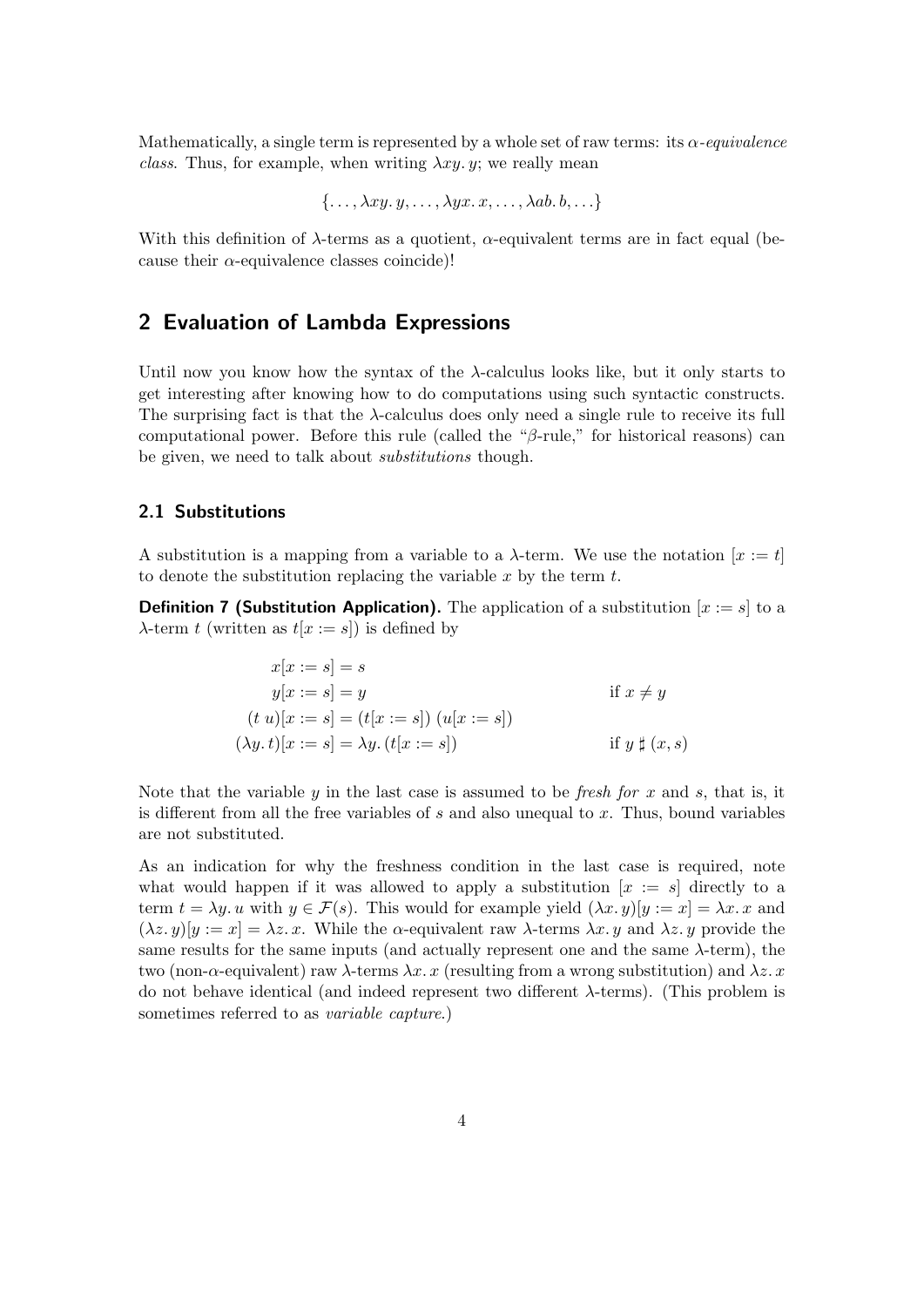#### 2.2 The  $\beta$ -Rule

Computations within the  $\lambda$ -calculus are done by applying the  $\beta$ -rule stepwise (which is called  $\beta$ -reduction).

**Definition 8 (β-Reduction).** The β-rule is defined inductively by

 $x \sharp u$  $\frac{x \not\parallel u}{(\lambda x.\, t)\; u \rightarrow_\beta t [x := u]} \; \; \hbox{(root)} \quad \frac{s \rightarrow_\beta t}{s \; u \rightarrow_\beta t}$  $\frac{s \to_\beta t}{s u \to_\beta t u}$  (app-l)  $\frac{s \to_\beta t}{u s \to_\beta u}$  $\frac{s \to_\beta t}{u \ s \to_\beta u \ t}$  (app-r)  $\frac{s \to_\beta t}{\lambda x. s \to_\beta s}$  $\overline{\lambda x.\, s\rightarrow_{\beta} \lambda x.\, t}$  (abs)

So if there is a subterm u of s that is of the form  $u = (\lambda x. v)$  w where x is fresh for w, then  $s \to_\beta t$ , where t is obtained from s by replacing u with  $v[x := w]$ . We say that s  $\beta$ -reduces to t in one step.

Note that it is always possible to satisfy the freshness side condition by appropriately renaming bound variables first (since our  $\lambda$ -terms are actually  $\equiv_{\alpha}$ -equivalence classes, doing so does not even change the term).

Let s and t be  $\lambda$ -terms. If s reduces to t in a number of  $\beta$ -steps then we denote this by  $s \rightarrow_{\beta}^{*} t$  (or  $s \rightarrow_{\beta}^{n} t$  to make concrete that the reduction has exactly n steps).

Consider for example the reduction step

$$
((\lambda x. x) (\lambda x. x)) y \rightarrow_{\beta} (x[x := \lambda x. x]) y = (\lambda x. x) y
$$

where the underlined expression  $(\lambda x. x)$   $(\lambda x. x)$  is called a redex (the short form of reducible expression) and  $\lambda x. x$  is called its *contractum*. The resulting term  $(\lambda x. x)$  y is called the reduct of the step. In principle this alone is sufficient to define and evaluate every effectively computable function. At least, as long as we can answer the question: What is the result of a computation?

#### 2.3 Normal Forms

A  $\lambda$ -term is said to be in *normal form* (NF) if it is not possible to apply any  $\beta$ -reduction. A normal form can be considered as the outcome of a computation. Note that there are λ-terms that do not have any normal form. For others it might depend on the order in which  $\beta$ -steps are applied whether a normal form is reached or not.

**Example 3.** Reducing the term  $(\lambda x. x x) (\lambda x. x x)$  results in the infinite reduction sequence

$$
(\lambda x. x x) (\lambda x. x x) \rightarrow_{\beta} (\lambda x. x x) (\lambda x. x x) \rightarrow_{\beta} (\lambda x. x x) (\lambda x. x x) \rightarrow_{\beta} \dots
$$

In fact, the term  $(\lambda x. x x) (\lambda x. x x)$  does not have a normal form. Compare this with the term  $(\lambda yz. z)$   $((\lambda x. x x) (\lambda x. x x))$ . There are two (underlined) redexes: the whole term itself and the subterm  $(\lambda x. x x) (\lambda x. x x)$ . If the first one is contracted then the normal form  $\lambda z$ . z is reached immediately, but the second redex can be contracted indefinitely.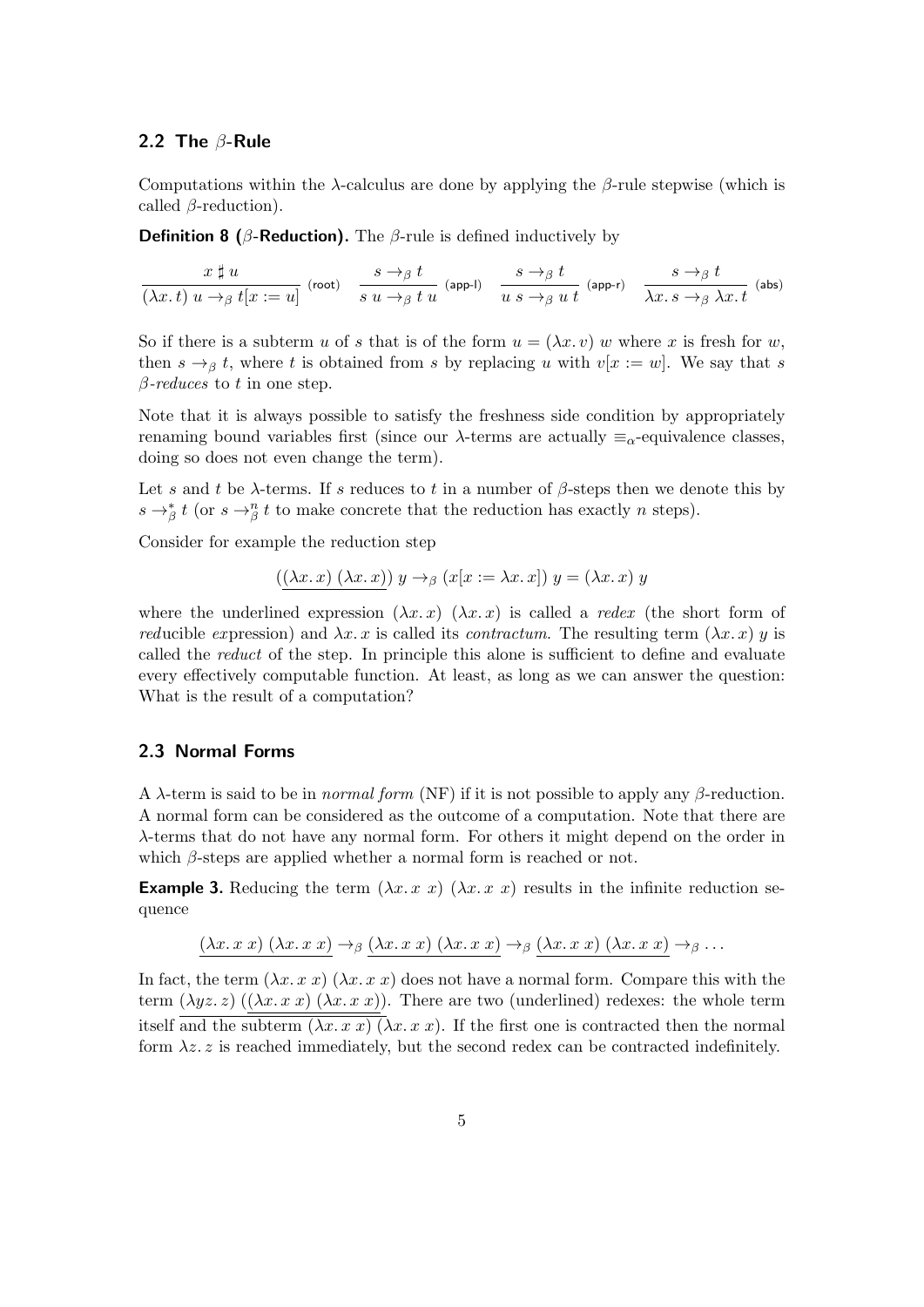## 3 Representing Data Types in the  $\lambda$ -Calculus

To get a grasp of the power of the λ-calculus it is shown how some data types and operations on them that are frequently used in functional programming languages—like Booleans with Boolean connectives, integers with integer arithmetic, pairs, and lists with list operations—can be encoded in the  $\lambda$ -calculus.

## 3.1 Booleans and Conditionals

Consider an expression like if b then t else e. To encode this as a  $\lambda$ -term, something of the shape  $\lambda b t e. s$  is needed, where s has to specify that if b holds then the result should be t and otherwise it should be e. In order to achieve such behavior of s the Boolean values True and False have to be encoded as  $\lambda$ -terms. One possibility is

$$
True = \lambda xy. x
$$

$$
False = \lambda xy. y
$$

Then the if  $b$  then  $t$  else  $e$  of Haskell can be encoded as

$$
i\mathsf{te} = \lambda xyz. \, x \, y \, z
$$

since

ite True 
$$
t e = (\lambda xyz. x y z) (\lambda xy. x) t e \rightarrow^3_{\beta} (\lambda xy. x) t e \rightarrow^2_{\beta} t
$$

and

ite False 
$$
t e = (\lambda x y z. x y z) (\lambda x y. y) t e \rightarrow^3_\beta (\lambda x y. y) t e \rightarrow^2_\beta e
$$

#### 3.2 Natural Numbers

One way to encode (natural) numbers, that is, only the non-negative part of integers, in the  $\lambda$ -calculus are the so called *Church numerals*.

**Definition 9 (Church Numerals).** Let s and t be  $\lambda$ -terms, and n be a natural number (that is,  $n \in \mathbb{N}$ ).<sup>[2](#page-5-0)</sup> Then  $s^n$  t is defined inductively by

$$
s^{0} t = t
$$
  

$$
s^{n+1} t = s (s^{n} t)
$$

The Church numerals (denoted by  $0, 1, 2, \ldots$  in the following) are defined by

$$
\mathsf{n} = \lambda fx. \, f^n \, x
$$

<span id="page-5-0"></span><sup>&</sup>lt;sup>2</sup>For the purpose of this note N always denotes the set  $\{0, 1, 2, 3, \dots\}$  of non-negative integers.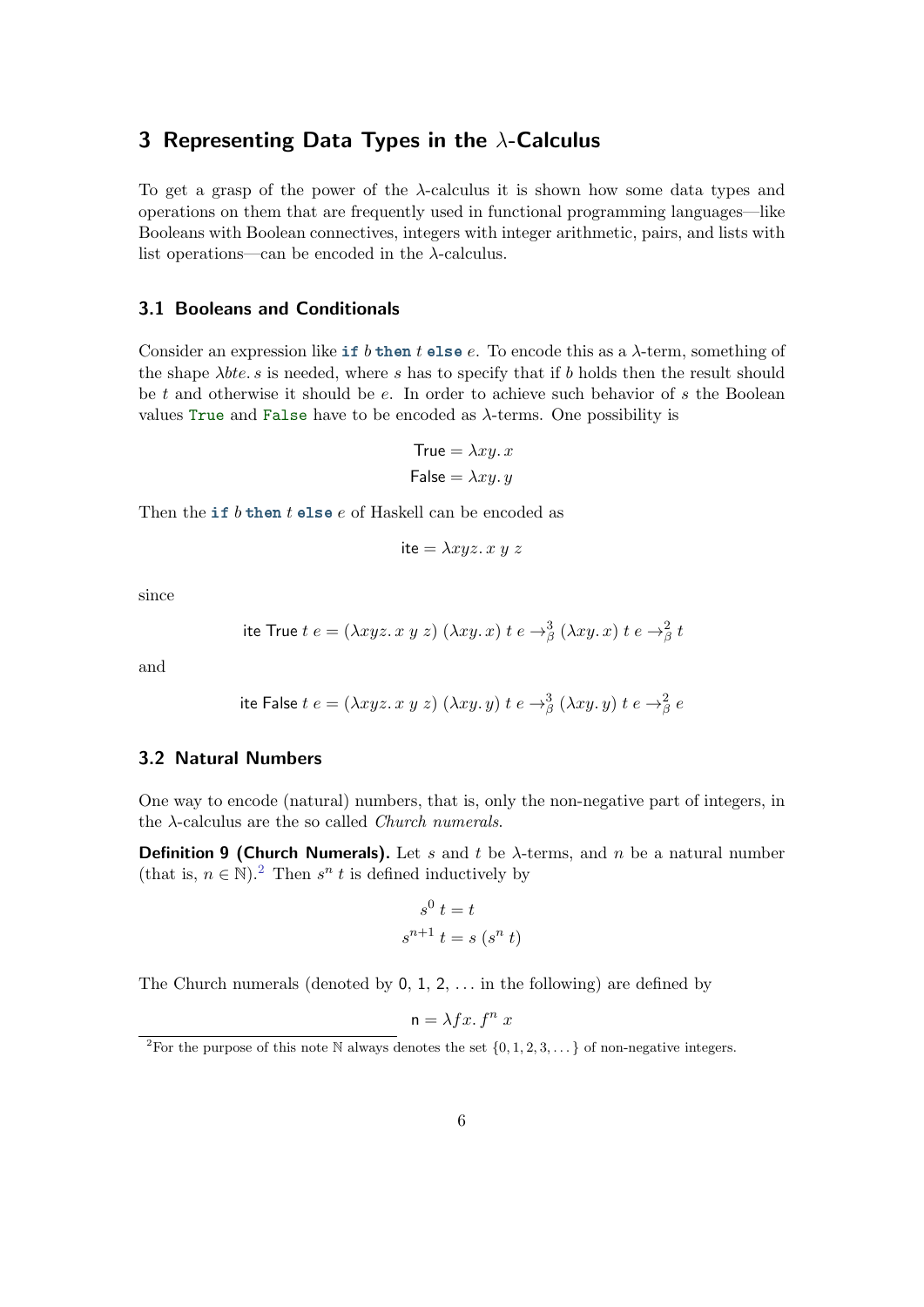Example 4. Using the above definition, the first four Church numerals are given by

$$
0 = \lambda fx. x
$$
  
\n
$$
1 = \lambda fx. f x
$$
  
\n
$$
2 = \lambda fx. f (f x)
$$
  
\n
$$
3 = \lambda fx. f (f (f x))
$$

On first sight this definition does not look very obvious (a reason for that could be that it is not), however using the above encoding of numbers, the definitions of addition, multiplication, and exponentiation are very succinct, namely

$$
add = \lambda mnfx.m f (n f x)
$$
  
mul = \lambda mnf.m (n f)  
exp = \lambda mn.n m

**Example 5.** To familiarize ourselves with Church numerals we reduce the  $\lambda$ -term add 12 to normal form (the contracted redex is underlined in each step):

$$
add 1 2 = \underbrace{(\lambda mnfx, m f (n f x)) 1}_{\rightarrow \beta} 2
$$
\n
$$
\rightarrow_{\beta} (\lambda nfx. 1 f (n f x)) 2
$$
\n
$$
\rightarrow_{\beta} \lambda fx. 1 f (2 f x)
$$
\n
$$
= \lambda fx. 1 f ((\lambda gy. g (g y)) f x)
$$
\n
$$
\rightarrow_{\beta} \lambda fx. 1 f ((\lambda y. f (f y)) x)
$$
\n
$$
\rightarrow_{\beta} \lambda fx. 1 f (f (f x))
$$
\n
$$
= \lambda fx. (\lambda gy. g y) f (f (f x))
$$
\n
$$
\rightarrow_{\beta} \lambda fx. \overline{(\lambda y. f y) (f (f x))}
$$
\n
$$
\rightarrow_{\beta} \lambda fx. f (f (f x)) = 3
$$

After we have seen that add  $1 \, 2 \rightarrow^*_{\beta} 3$ , we investigate why the add combinator works as it should. First consider the  $\lambda mn\hat{f}x$  prefix. Here, the m and n are the two parameters that add expects. The f and the x are needed since the result of add m n should be a Church numeral again, that is, of the shape  $\lambda fx.t$  for some term t. Now what happens if we apply add to Church numerals m and n? We have

add m n = 
$$
(\lambda mnfx \cdot m f (n f x))
$$
 m n  $\rightarrow \frac{2}{\beta} (\lambda fx \cdot m f (n f x))$ 

Before we continue, look at the redex  $n \, f \, x$ . We have

n
$$
f x = (\lambda g y. g^n y) f x \rightarrow^2_{\beta} f^n x
$$

and hence for the redex  $m f (n f x)$  we obtain

$$
\text{m}\;f\;(\text{n}\;f\;x)\to^2_\beta\text{m}\;f\;(f^n\;x)=(\lambda g\;y.\,g^m\;y)\;f\;(f^n\;x)\to^2_\beta f^m\;(f^n\;\;x)=f^{m+n}\;x
$$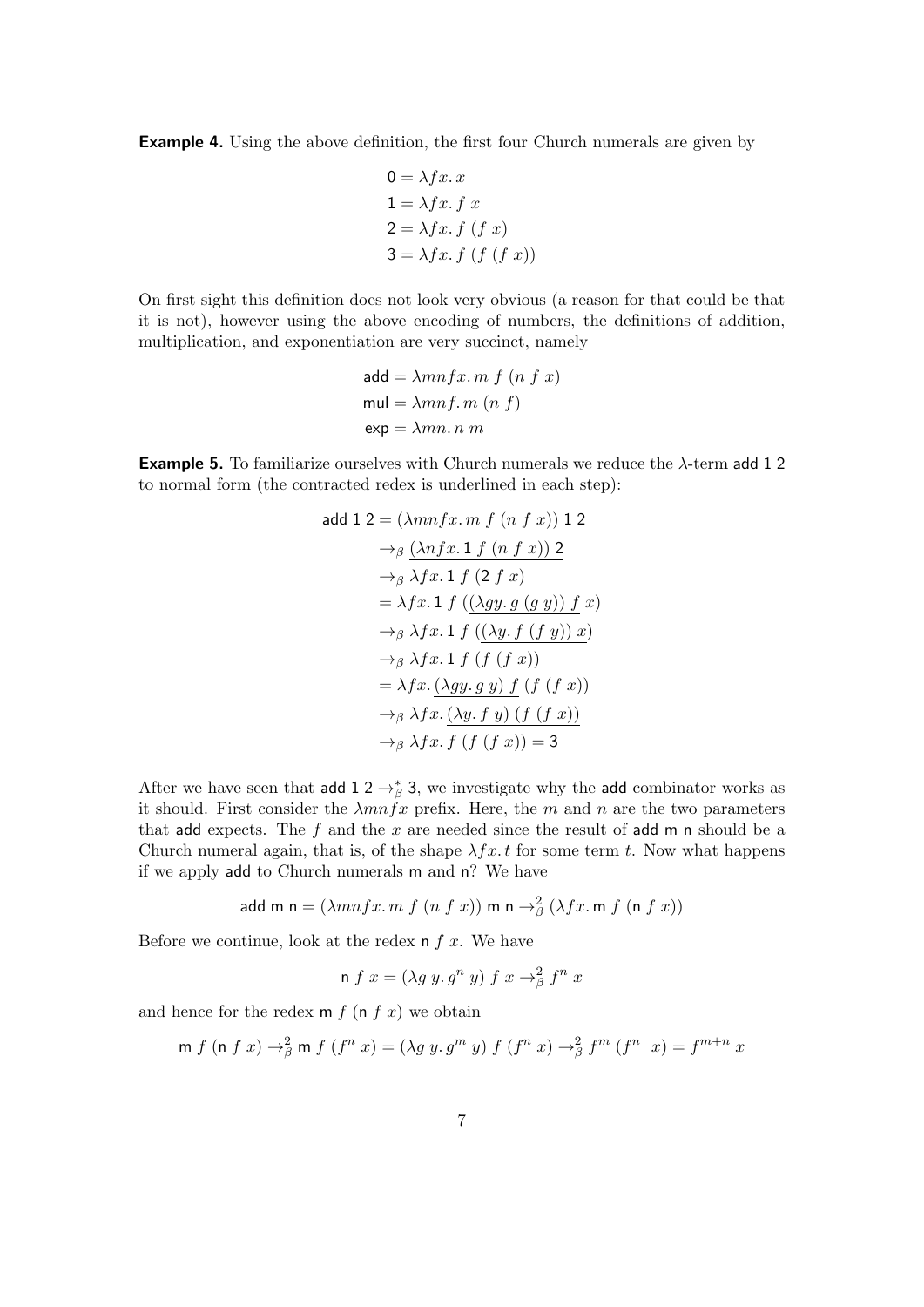The last identity is left as an exercise. In total, we have add m n  $\rightarrow_{\beta}^*$  m+n.

The reasoning for mul is similar but a bit more involved. We start from

mul m n  $= (\lambda mnf.m~(n~f))$  m n  $\rightarrow^2_\beta \lambda f$ . m (n  $f)$ 

and for the redex  $n f$  we have

n 
$$
f = (\lambda gx. g^n x) f \rightarrow_{\beta} \lambda x. f^n x
$$

and hence for the redex  $m(n f)$  we obtain

$$
\begin{aligned} \mathsf{m} \ (\mathsf{n} \ f) &= (\lambda gx.\, g^m \ x) \ ((\lambda gx.\, g^n \ x) \ f) \rightarrow_{\beta} (\lambda gx.\, g^m \ x) \ (\lambda x.\, f^n \ x) \\ \rightarrow_{\beta} \lambda x.\, (\lambda y.\, f^n \ y)^m \ x \rightarrow_{\beta}^* \lambda x.\, f^{nm} \ x \end{aligned}
$$

We leave the proof of  $(\lambda y. f^n y)^m x \to^*_{\beta} f^{nm} x$  as an exercise. In total, we obtain mul m n  $\rightarrow^*_{\beta}$  mn.

## 3.3 Pairs

Concerning pairs, some means to construct them—given two values—and to select the first and second component are needed. This is achieved with the  $\lambda$ -terms

$$
Pair = \lambda xyf. f x y
$$
  
fst =  $\lambda p. p$  True  
snd =  $\lambda p. p$  False

The vigilant reader may already have missed subtraction on natural numbers. The reason for this omission is that pairs are needed before subtraction can be defined. For Church numerals subtraction is an awfully complex (and costly) operation. We will compute subtraction by repeatedly applying the predecessor function. Hence the first problem is to obtain  $\lambda fx. f^n x$  from  $\lambda fx. f^{n+1} x$ , that is, get the Church numeral n from n+1 by computing the predecessor function. Consider the function

$$
pairsucc = \lambda fp. \text{ Pair } (f \text{ (fst } p)) \text{ (fst } p)
$$

which may be more readable using pattern matching and syntactic sugar for pairs

$$
pairsucc = \lambda f(x, \cdot). (f x, x)
$$

If (pairsucc f) is applied  $n + 1$  times to an argument pair  $(x, y)$  then the result is (pairsuce  $f^{n+1}(x,y) = (f^{n+1}x, f^n x)$  (as can be proved by induction on n). The encoding of a Church numeral  $\lambda fx. f^n x$  basically is the function that applies  $f^n$  to x (that is,  $f$  is applied  $n$  times to  $x$ ). Hence the result of

$$
(\lambda fx. f^{n+1} x) \text{ (pairsucc } f) \text{ (Pair } x x)
$$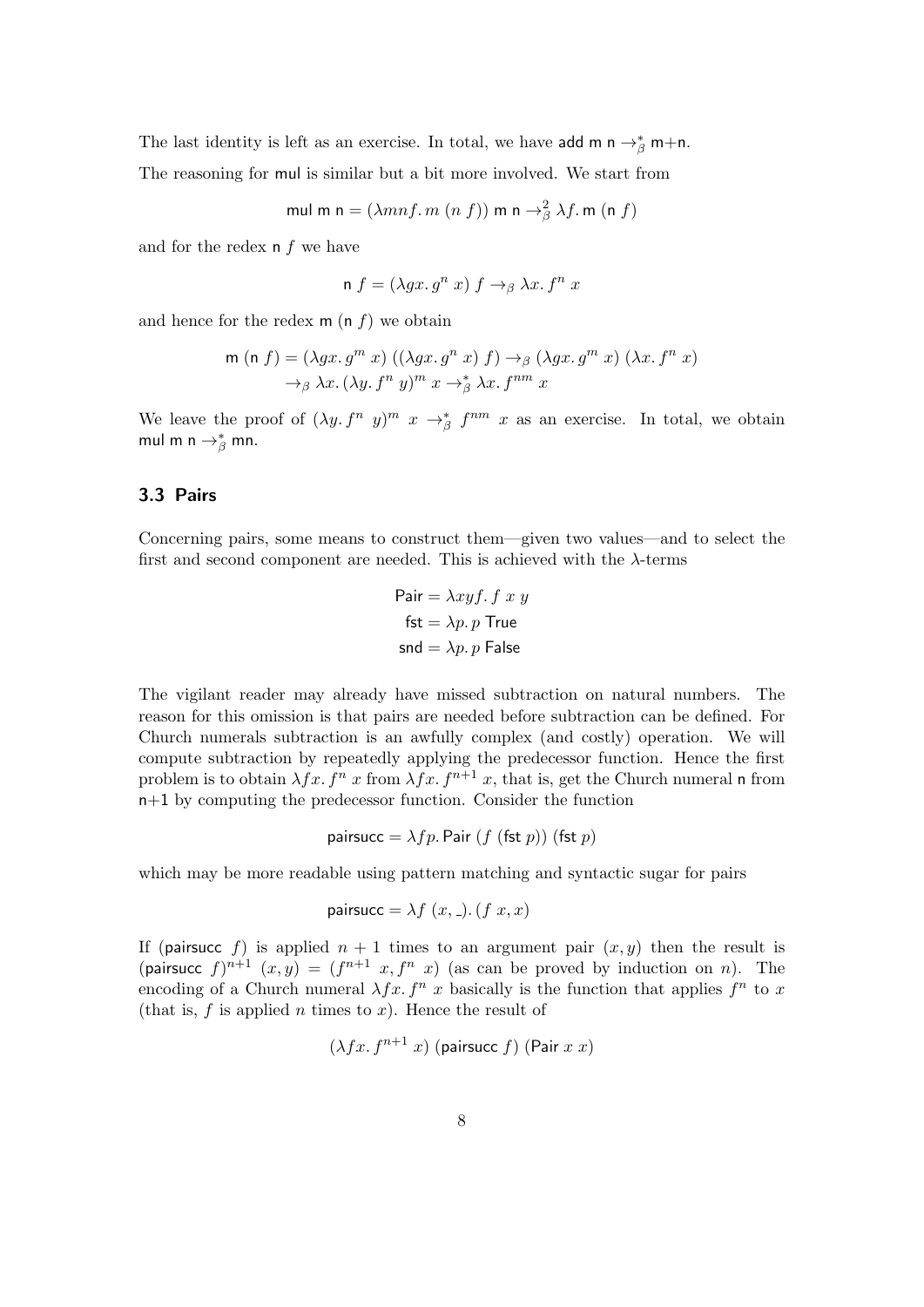is  $(f^{n+1}x, f^n x)$  and by selecting the second component the predecessor n of n+1 can be obtained. This facilitates the definitions

pre = 
$$
\lambda nfx
$$
.snd (*n* (pairsucc *f*) (Pair *x x*))  
sub =  $\lambda mn$ . *n* pre *m*

for the predecessor function and subtraction  $(m - n)$ . Note that by this definition we have pre  $0 \to_{\beta} 0$  and thus, if n is larger than m, we obtain sub m n  $\to_{\beta}^* 0$ .

## 3.4 Lists

Having pairing and Booleans, a nonempty list  $x : y$  can be encoded by the nested pairs Pair False (Pair x y) (or (False,  $(x, y)$ ), if we use syntactic sugar for pairs) where False indicates that the list is not empty. Before defining the encoding for empty lists, consider the functions that should work on lists. Those are: head, tail, null (checking whether a list is empty), and Cons. Most of them are easy:

> Cons =  $\lambda xy$ . Pair False (Pair x y) head =  $\lambda z$ . fst (snd z) tail =  $\lambda z$ . snd (snd z)

Now for null the desired result for empty lists is True whereas for nonempty lists it is False. For nonempty lists it would suffice to return the first component of the given pair. It only remains to define Nil in a way that fst  $l$  evaluates to False for nonempty lists and to True for empty lists. Since  $fst = \lambda p$ . p True the solution is

$$
\text{Nil} = \lambda x. x
$$
  
null = fst

## 4 Recursion

Consider an implementation of a recursive function in the  $\lambda$ -calculus. For instance the list function length. In Haskell it could be implemented by

length  $x = if null x then 0$ else  $1 +$  length (tail x)

Hence it should be possible to write something like

length 
$$
\stackrel{?}{=}
$$
  $\lambda x$ . ite (null x) 0 (add 1 (length (tail x)))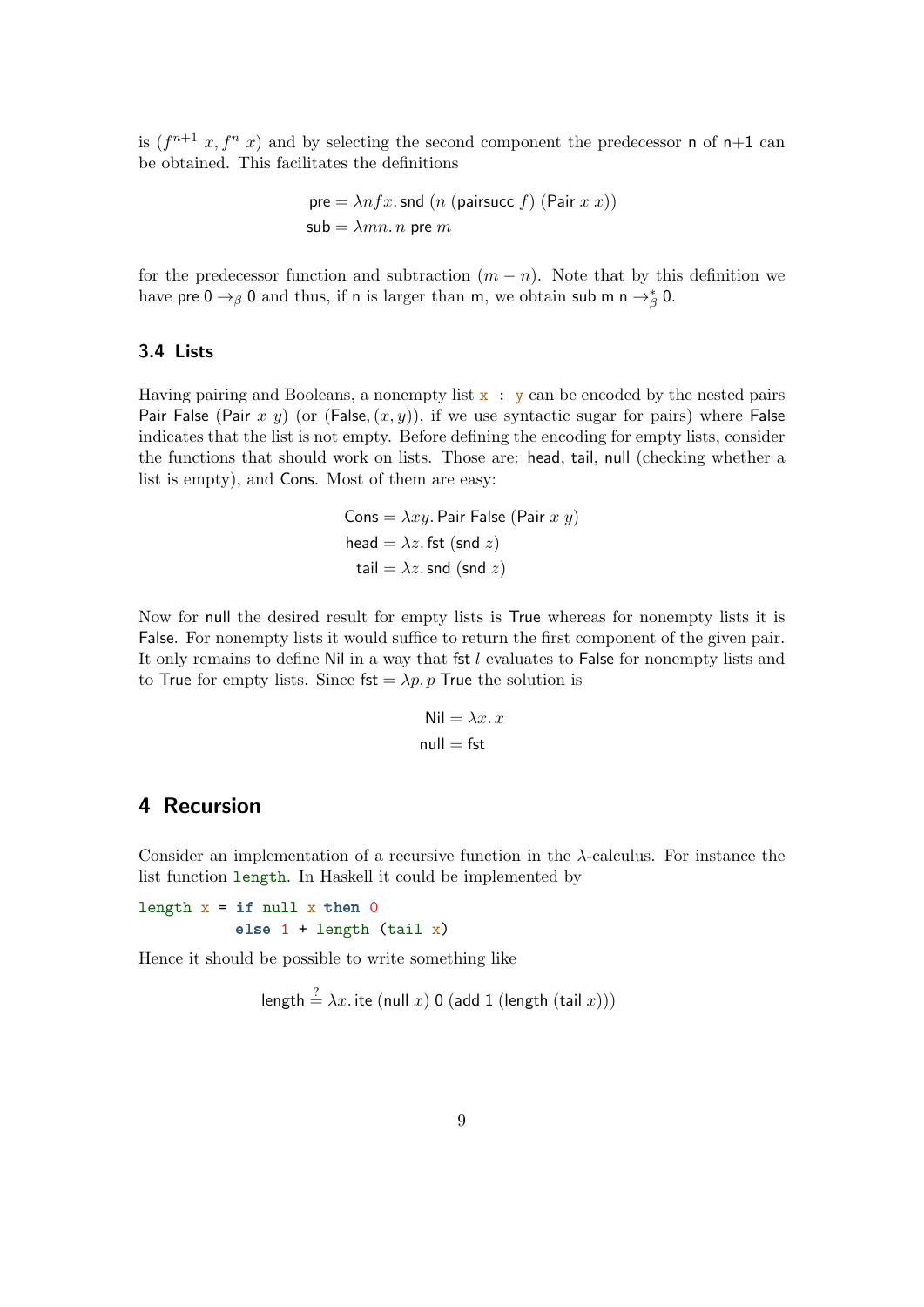The only problem here is that the definition of length already needs the length function (which after all is the point of recursive definitions). The idea is to extend length from above by an additional parameter  $f$  and replace all occurrences of length by this parameter. The result is

$$
length' = \lambda fx. \text{ ite (null } x) 0 (add 1 (f (tail x)))
$$

Since in the end, length should only take one argument, another  $\lambda$ -term has to be added. Currently it is not clear how this term should look like, but lets call it Y. Then length is defined by

$$
length = Y length'
$$

Suppose that Y has the property that for every  $\lambda$ -term t it holds that Y t  $\rightarrow_{\beta}^*$  t (Y t), then the following reduction is possible (where length corresponds to  $Yt$ )

> length  $\rightarrow^*_{\beta} (\lambda fx.$  ite (null  $x)$  0 (add 1  $(f$  (tail  $x))))$  length  $\rightarrow$ <sub>β</sub>  $\lambda x$ . ite (null x) 0 (add 1 (length (tail x)))

which yields the desired result. Indeed such a Y exists.

Definition 10 (A Fixed Point Combinator). Alan Turing discovered a so called fixed point combinator, which we will call  $Y$ ,  $3$  and is defined by

$$
Y = (\lambda x f. f (x x f)) (\lambda x f. f (x x f))
$$

and has the *fixed point<sup>[4](#page-9-1)</sup> property*, that is, for all  $\lambda$ -terms t

$$
\mathsf{Y}\;t\to_{\beta}^* t\;(\mathsf{Y}\;t)
$$

A remarkable result is that the content of this note until here is sufficient to encode almost all Haskell programs that were implemented so far during the lecture, only using the  $\lambda$ -calculus. For example, strings are lists of characters, however, on a computer characters are essentially numbers.

## 5 Reduction Strategies

A reduction strategy (or strategy for short) determines which redex to choose if there is more than one possibility. Until now the decision was arbitrary, but when implementing  $\beta$ -reduction the computer needs to know exactly what to do. Two natural choices of reduction strategies are outlined in the following.

<span id="page-9-0"></span><sup>&</sup>lt;sup>3</sup>Sometimes referred to as  $\Theta$ .

<span id="page-9-1"></span><sup>&</sup>lt;sup>4</sup>Intuitively speaking, a *fixed point* of a function f is a value v such that applying f to v always results in v. Consequently  $v = f$   $(v = f$   $(f v) = \cdots = f^{n} v$  for an arbitrary  $n \in \mathbb{N}$ . A fixed point combinator computes such a fixed point for a given function.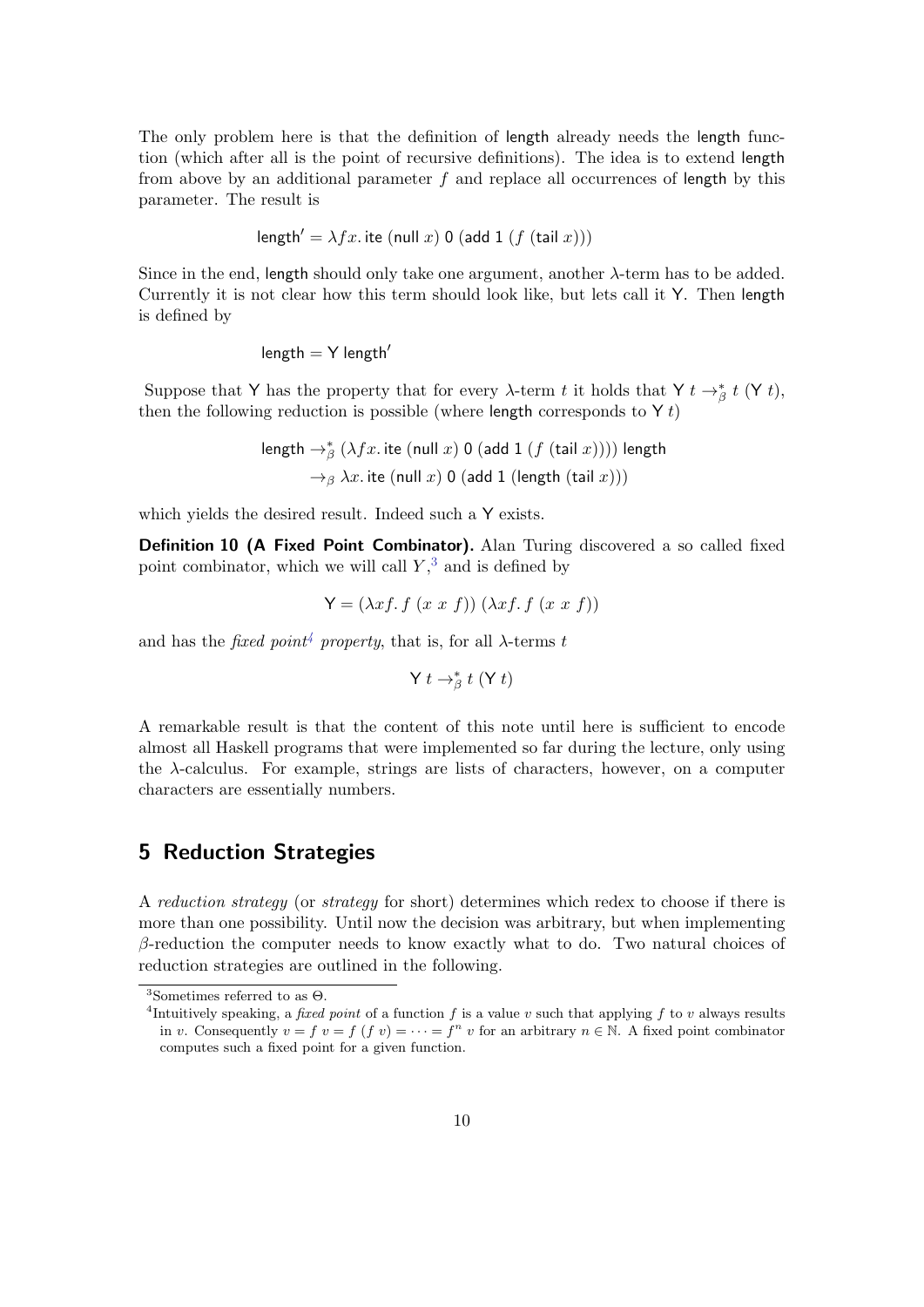**Definition 11 (Applicative Order).** Applicative order reduction chooses the (necessarily unique) rightmost innermost redex first.

Intuitively, applicative order reduction always reduces the arguments of a function before the function call itself. Or put differently: functions are only applied to normal forms.

**Definition 12 (Normal Order).** Normal order reduction chooses the (necessarily unique) leftmost outermost redex first.

The "normal" in normal order reduction, stems from the fact that using this reduction strategy, whenever a normal form exists, reduction will definitely reach a normal form eventually.

Before we can introduce further reduction strategies (which are closer to actual evaluation strategies that are used by programming languages) we need two ways to classify  $\lambda$ -terms.

**Definition 13 (Values).** A  $\lambda$ -term that is not an application is called a *value*.

**Definition 14 (WHNFs).** A  $\lambda$ -term is said to be in weak head normal form (WHNF) if it satisfies:

| whnf $(x)$ = true                 |                        |
|-----------------------------------|------------------------|
| whnf $(\lambda x. t)$ = true      |                        |
| whnf $((\lambda x. t) u)$ = false |                        |
| whnf $(t u)$ = whnf $(t)$         | if $t$ not abstraction |

**Definition 15 (Call by Value).** Call by value reduction stops at values and otherwise chooses an outermost redex whose right-hand side has already reduced to a value.

Like applicative order reduction, call by value reduction reduces arguments of functions first. But in addition, it never "peeks" below a lambda.

**Definition 16 (Call by Name).** Call by name reduction chooses the same redex as normal order reduction, but stops as soon as a WHNF is reached.

In particular, call by name reduction does not take place below lambdas either.

Call by value reduction and call by name reduction are tightly connected to two evaluation strategies for programming languages of the same name: call by value evaluation and call by name evaluation. Call by value evaluation is a *strict* or eager evaluation strategy that is adopted by most programming languages. Non-strict or lazy programming languages, like Haskell, adopt variants of call by name evaluation, which usually means that function arguments are only evaluated on demand.<sup>[5](#page-10-0)</sup>

<span id="page-10-0"></span><sup>5</sup>Lazy evaluation and call by name are not the same, but quite similar. Lazy evaluation corresponds to call by name evaluation where additionally a technique called sharing (or memoization) is used to avoid multiple computations of the same expression (this combination is one possible implementation of call by need evaluation). However, that's a different story.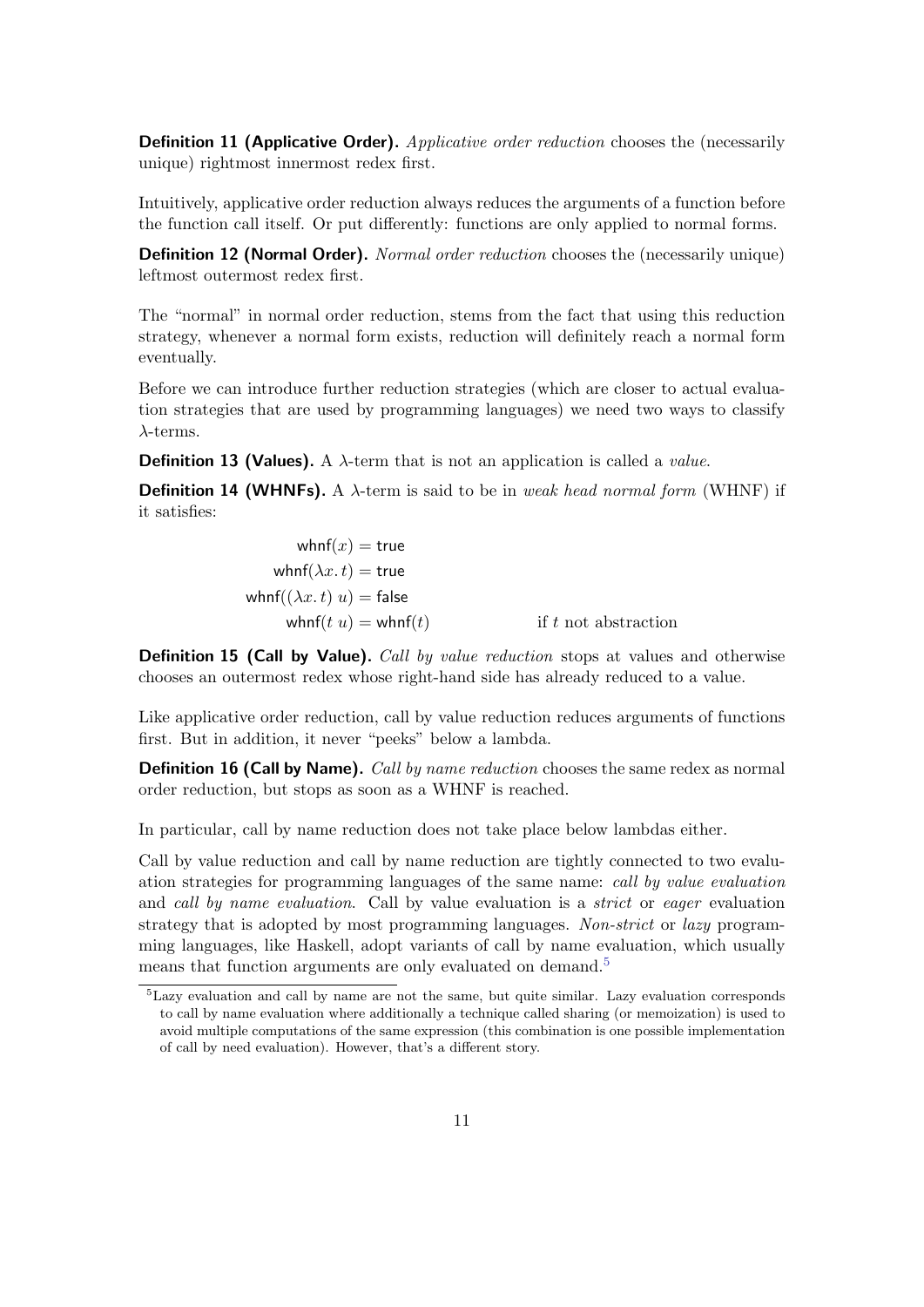**Example 6.** For example the function call to  $f$  in

let  $f(x) = x + 1$  in  $f(3 + 2)$ 

will be evaluated in the following order in Haskell

$$
\begin{array}{c}\n\text{f} \quad (3+2) \rightarrow (3+2) + 1 \\
\rightarrow 5 + 1 \\
\rightarrow 6\n\end{array}
$$

Still, it is thinkable to do the derivation in a different order, as in

$$
\begin{array}{c}\n\text{f} & (3+2) \rightarrow \text{f} & 5 \\
\rightarrow 5 + 1 \\
\rightarrow 6\n\end{array}
$$

which would be call by value evaluation.

Note that call by name reduction means that the body of a function without arguments is not reduced (since it is in WHNF), for example, in

foo =  $(\x \rightarrow x \rightarrow 1 + 2)$ 

The redex 1 + 2 inside foo is not reduced as long as foo does not get any argument. This is of practical interest because if the function foo is never applied to any argument in the remainder of the program then the (useless) effort of evaluating  $1 + 2$  is avoided. (Note that in general the body of a function might contain more costly, possibly even non-terminating, computations.)

**Example 7.** Consider the  $\lambda$ -term length Nil, computing the length of the empty list. This corresponds to the term

$$
(\mathsf{Y}(\lambda fx.\ \mathsf{ite}\ (\mathsf{null}\ x)\ \mathsf{0}\ (\mathsf{add}\ 1\ (f\ (\mathsf{tail}\ x))))\ (\lambda x.\ x)
$$

having the seven redexes

- tail  $x$  (1)
- add 1  $(2)$
- null  $x$  (3)
- <span id="page-11-2"></span><span id="page-11-1"></span><span id="page-11-0"></span>snd  $z$  (4)

$$
ite (null x) \tag{5}
$$

$$
\mathsf{snd}(\mathsf{snd} \ z) \tag{6}
$$

$$
\mathsf{Y} = (\lambda x f. f (x x f)) (\lambda x f. f (x x f)) \tag{7}
$$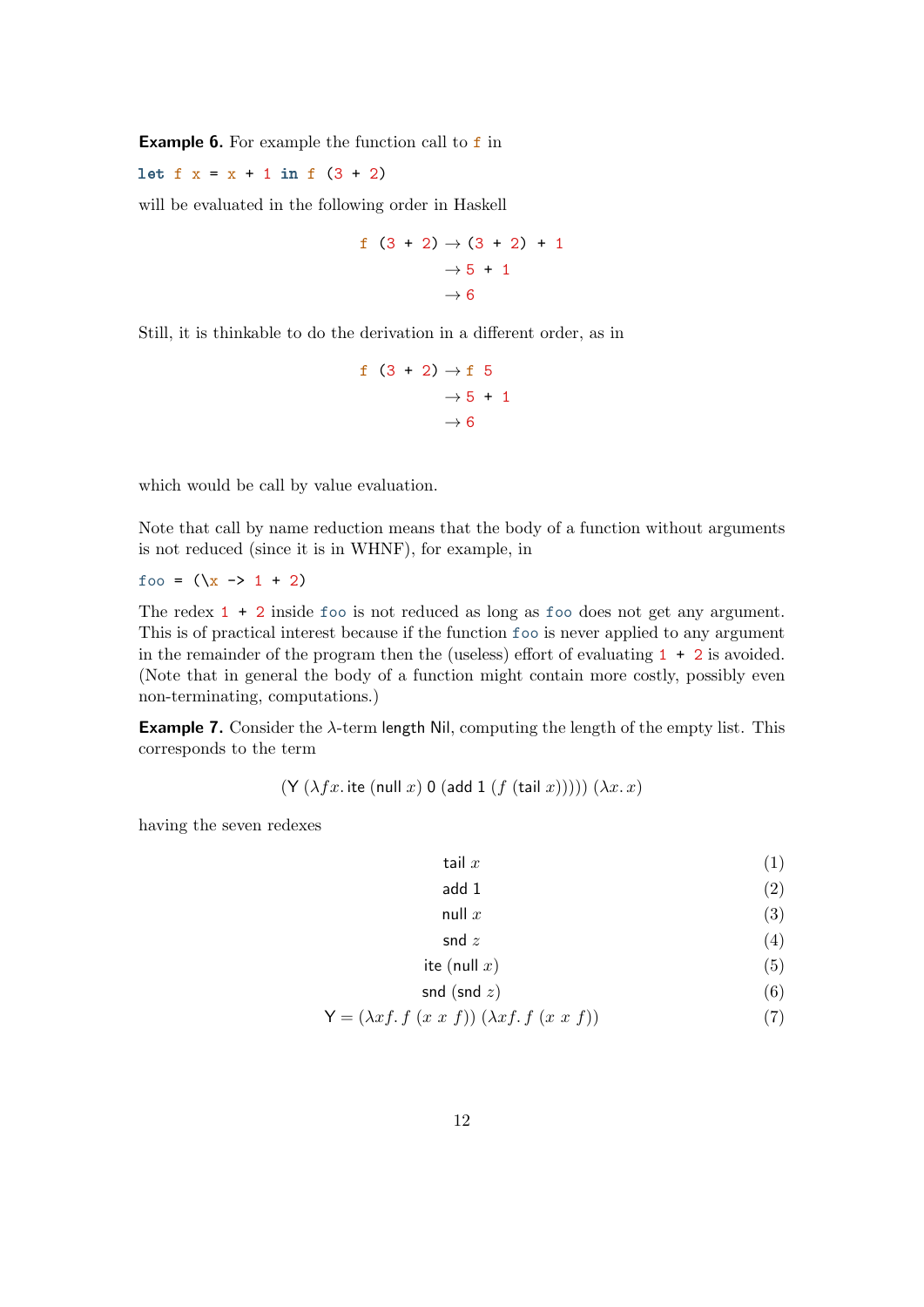where  $(4)$  and  $(6)$  are hidden in the definition of tail and  $(7)$  is hidden in the definition of Y. When scanning for redexes starting at the left, then the first one obtained is  $(7)$ , which turns out to be the leftmost outermost redex since it is not a subterm of any other redex. Using an outermost strategy will yield the result 0 in some reduction steps. However, call by value reduction of the above term causes the reduction

$$
\mathsf{Y} = \underbrace{(\lambda x f. f (x \ x \ f)) (\lambda x f. f (x \ x \ f))}_{\rightarrow \beta} \n\rightarrow_{\beta} (\lambda f. f ((\lambda x f. f (x \ x \ f)) (\lambda x f. f (x \ x \ f)) \ f)) = (\lambda f. f (\underline{\mathsf{Y}} \ f)) \n\rightarrow_{\beta} (\lambda f. f ((\lambda f. f (\underline{\mathsf{Y}} \ f)) \ f)) \n\cdots
$$

which does not terminate. This shows that in fact every recursive definition using Y is non-terminating under call by value reduction.

As can be seen from the above example, Y is not suitable for call by value reduction. Gladly, there is an alternative to Y that works also in this case.

Definition 17 (A Call-by-Value Fixed Point Combinator). Here is a fixed point combinator (a slight variation of Y), which we call  $\Theta_v$ 

$$
\Theta_v = (\lambda xy. y \ (\lambda z. x \ x \ y \ z)) \ (\lambda xy. y \ (\lambda z. x \ x \ y \ z))
$$

that satisfies the property  $\Theta_v t \to^*_{\beta} t (\lambda x. \Theta_v t x)$  with  $x \sharp \Theta_v t$ . While this is not exactly the fixed point property, it is close enough in practice.<sup>[6](#page-12-0)</sup>

But note that with call by value, also other constructs have to be modified (the astute reader might already have noticed that  $\Theta_v$  length' Nil still does not terminate). For example, if ... then ... else is usually assumed to be evaluated non-strictly. This can be achieved for ite by judiciously sprinkling in dummy abstractions and dummy arguments, as in the following variant of length' which together with  $\Theta_v$  yields a definition of length that also works with call by value:

length = 
$$
\Theta_v
$$
 ( $\lambda fx$ .ite (null x) ( $\lambda y$ . 0) ( $\lambda y$ . add 1 ( $f$  (tail x))) x)

## 6 Further Remarks

Similar examples and further information can be found in the literature  $[1,4,6]$  $[1,4,6]$  $[1,4,6]$ . An important property of the  $λ$ -calculus is that  $β$ -reduction (that is, *computation*) gives unique results: there is no term s such that  $s \to^*_{\beta} t$  and  $s \to^*_{\beta} u$  for different normal forms  $t$  and  $u$ . The lambda calculus satisfies this property since it satisfies the stronger "Church-Rosser property," which guarantees that for all terms t and u with  $t \equiv_{\beta} u$  (where

<span id="page-12-0"></span> $6$ The point of the additional abstraction, is to turn the whole subterm into a value and thereby prevent its immediate reduction, which would cause a loop.